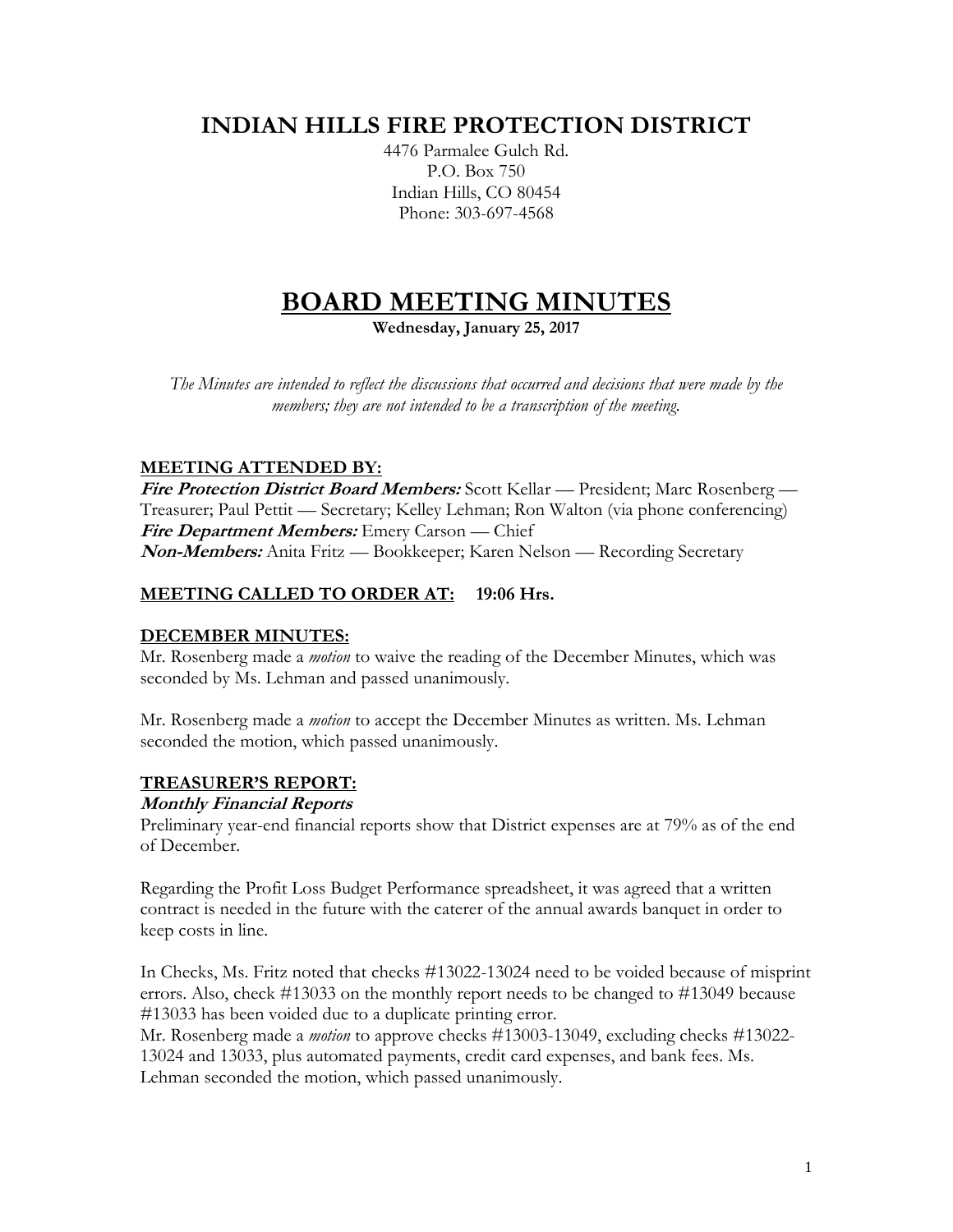#### **DEPARTMENT/OFFICERS' REPORTS:**

#### **Fire Marshal — Randy Rudloff**

Not present. Mr. Carson noted that Mr. Noble is using a property on Inca Rd. to store some explosive products used in his business. Mr. Carson also stated that the County is working on Inca Rd.

#### **Chief — Emery Carson**

Mr. Carson distributed a report and began by stating that ambulance collections for 2016 were just under \$44,600.

Next, Mr. Carson shared that he and three Department members are currently in EMT class. He concluded his report by summarizing the calls for the month, which total 21 to date, and stating that there is a potential for 53 more residences to be built in the District in the future.

#### **Assistant Chief — Marc Rosenberg**

Mr. Rosenberg said that he had nothing to share.

**Fire Captain — Scott Case** Not present.

**EMS Captain — Bob Fager**

Not present.

#### **NEW BUSINESS:**

#### **Annual Board Meeting Schedule and Posting Locations**

After discussion, it was agreed that public notices regarding fire department information would be posted at the station, post office, and water district. Also, Board members agreed to continue meeting on the fourth Wednesday of the month beginning at 7 pm with the exception of November and December. The 2017 schedule was outlined as follows:

January 25 February 22 March 22 April 26 May 24 June 28 July 26 August 23 September 27 October 25 November 15 December 13

Mr. Rosenberg made a *motion* to accept the 2017 Board meeting schedule and posting locations. Mr. Walton seconded the motion, which passed unanimously.

#### **DOLA Grant for Station Remodel**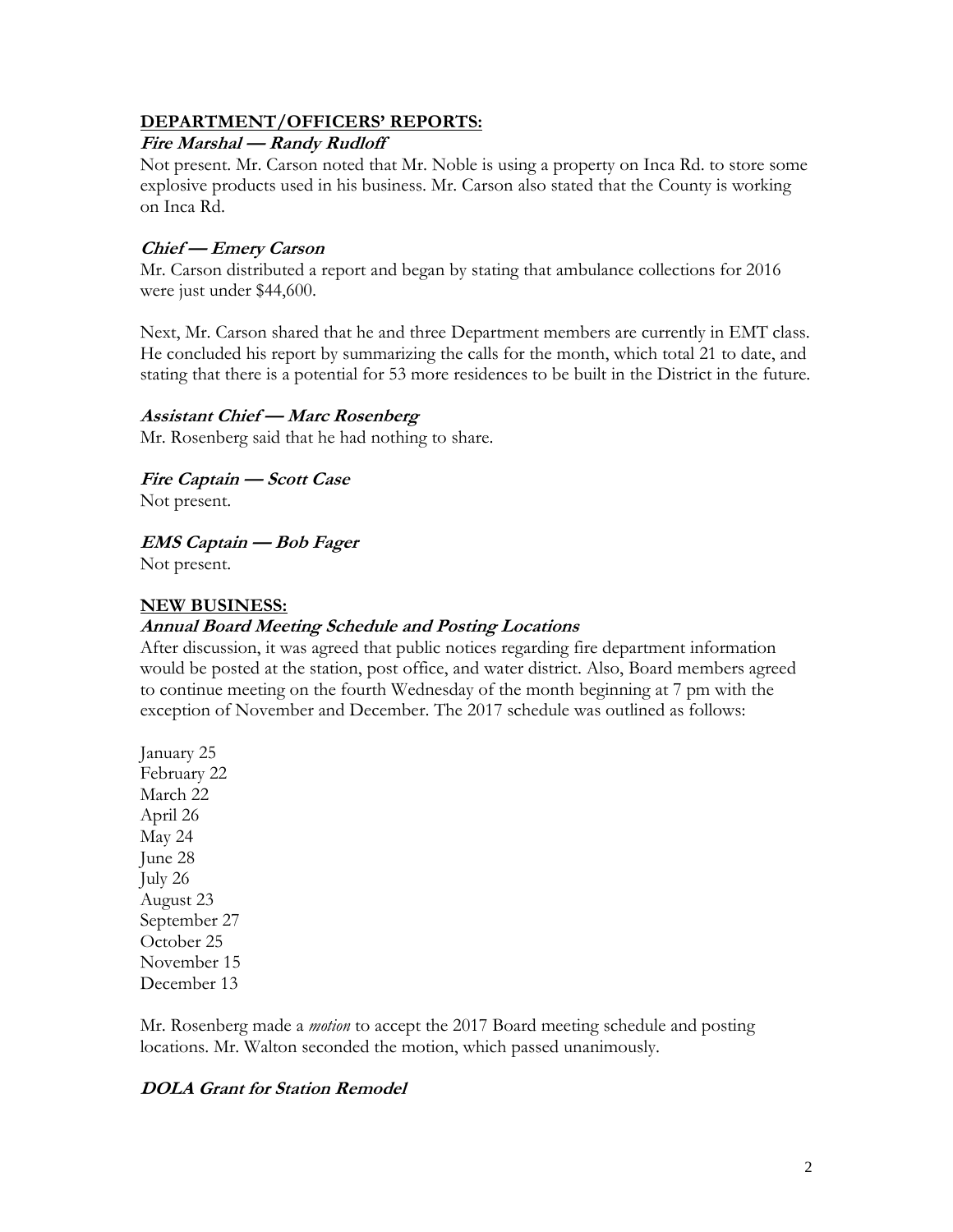Mr. Rosenberg said that he had a connection with an individual who is a DOLA employee and Evergreen resident and might be able to help the District with grant opportunities. It was agreed to invite the individual to a future Board meeting to discuss how to proceed with pursuing a DOLA grant to remodel the station.

# **All Hazards Mitigation Update**

Mr. Carson distributed a copy of the Jefferson County Multi-Hazard Mitigation Plan, which includes updates for 2016. He explained that the District needs to be a part of the plan if it wants to apply for grants in the future to improve or rebuild if disaster should strike. Discussion followed.

Mr. Rosenberg made a *motion* to continue to be a participant in the Jefferson County Multi-Hazard Mitigation Plan. Ms. Lehman seconded the motion, which passed unanimously.

# **Proposed JCECA Price Increase for Emergency Calls**

Mr. Carson passed out two handouts detailing a proposal by the Colorado Public Utilities Commission to raise the emergency telephone charge from \$.70 to \$1.20 per call. The handouts explained that the increased revenue will allow the JCECA to provide additional funding for 911 and emergency communications in Jefferson and Broomfield Counties.

After discussion, Board members decided to hold off on a vote until the next month's Board meeting.

# **2016 Volunteer Pension Eligibility**

Handouts were distributed to all Board members detailing each volunteer's call response rate, meeting attendance, and training hours for 2016. Mr. Carson explained that a decision had been made for each member regarding whether pension credit for the year would be granted.

It was agreed that Mr. Carson would review the information with each member individually and get their signatures before the next month's Board meeting.

# **FPPA Actuarial Study Options**

Ms. Nelson distributed handouts outlining the FPPA actuarial options for the Department's pension. She explained that a decision needs to be made regarding any possible changes to the Department's pension as well as any actuarial study options that the District wants to pursue.

Mr. Pettit made a *motion* to appoint Mr. Rosenberg and Mr. Kellar to form a committee to review the FPPA pension documents and make a decision regarding the actuarial study options. Mr. Walton seconded the motion, which passed unanimously.

# **Potential Gallagher Amendment Effects**

A discussion occurred regarding the Gallagher Amendment and the effects that will be felt by the District if the residential assessment rate is reduced from 7.96% to 6.56%. It was noted that in Districts that do not adjust their tax levies to compensate, an 18% drop in residential tax collections will be realized. Further discussion followed. It was agreed that the Board will follow the issue closely.